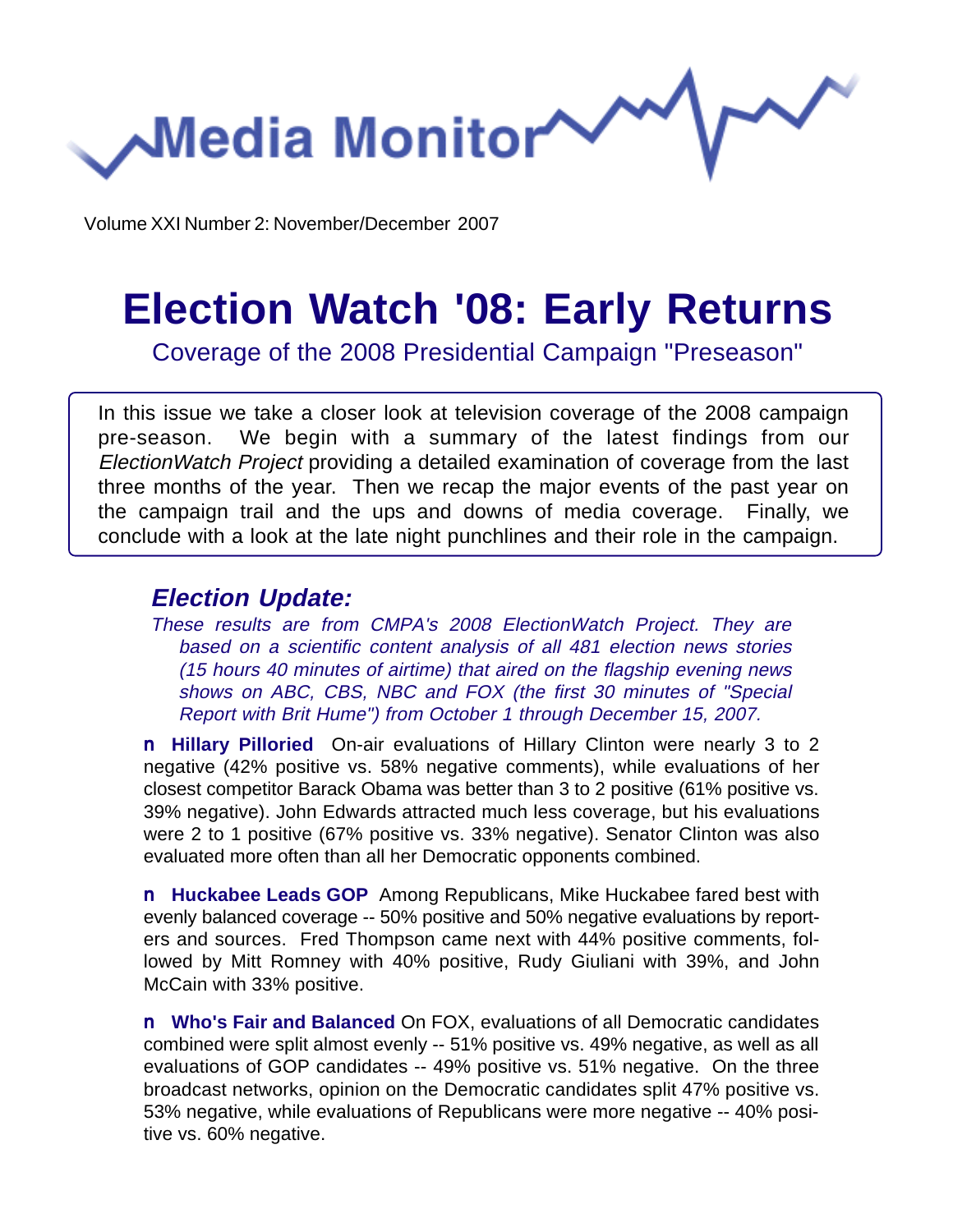**Media Monitor** 



With almost a year to go before the general election the 2008 Presidential campaign is already record breaking and unique. With no incumbent President or Vice President in the running, the race has drawn an unprecedented 19 candidates to the race (not counting the short lived comedic entry of Stephen Colbert). Of those 19, 16 remain and they are raising and spending money at a record pace in an attempt to compete in the most intensive primary season ever encountered.

Campaign 2008 actually began over 20 months ago, with a declaration by Mike Gravel (D) in April 2006. It was an

announcement little noticed by the media who were focused on the 2006 midterm elections and their implications for the GOP.

Following the 2006 elections, Tom Vilsack (D) declared his candidacy in late November and was followed in short order by Rep. Dennis Kucinich (D), Jim Gilmore (R) and John Edwards (D). Almost two years before the general election there were five declared candidates for President.

We logged all television news coverage in 2006 from ABC "World News Tonight," CBS "Evening News," and NBC "Nightly News" (see Media Monitor Mar/April 2007). We found that coverage of the presidential campaign totaled 47 stories for the year. Four out of five (38 out of 47 stories) were concentrated in the last three months of the year.

January 2007 got off to a rolling start with the formal declarations from Senators Joseph Biden (D), Chris Dodd (D), and Sam Brownback (R) as well as Rep. Duncan Hunter (R) and Mike Huckabee (R). Those formal announcements plus speculation about when the putative frontrunners in both parties would enter the race pushed coverage to 45 stories for the month.

Coverage fell slightly in Feb-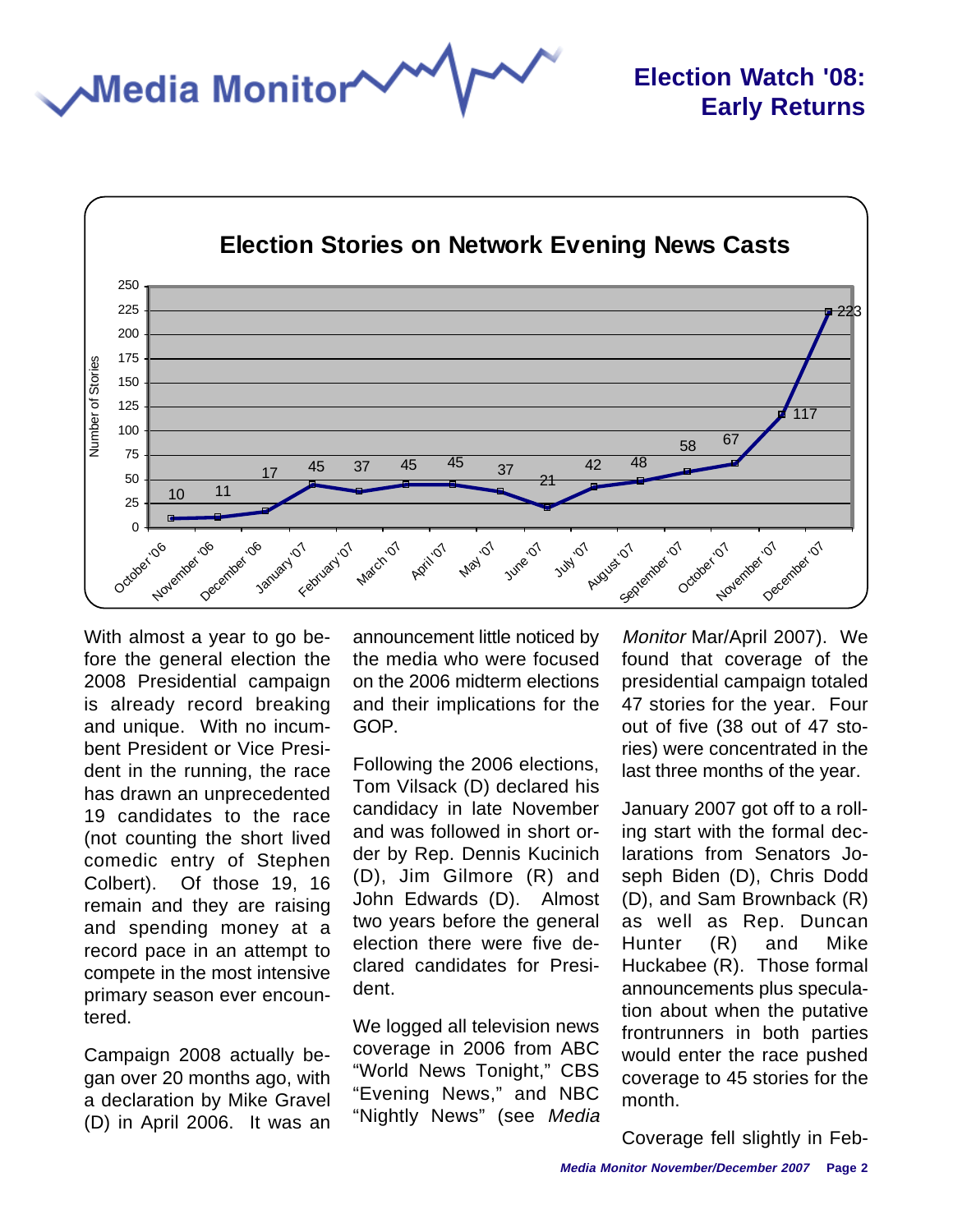**Media Monitor** 

### **Election Watch '08: Early Returns**

ruary to 37 stories. Formal announcements from Senators Barack Obama (D) and Hillary Clinton (D), as well as Mitt Romney (R) and Rudy Giuliani (R) punctuated campaign coverage. The month also saw the first withdrawal when Tom Vilsack dropped out of the race. The former governor's campaign would prove to be the shortest of this elongated campaign season.

With many of the major players now formally in the race, coverage picked up in March to 45 stories. The quixotic campaign of Rep. Ron Paul (R) was also formally launched in March.

Network coverage of the campaign remained at 45 stories in April as Tommy Thompson (R) and Rep. Tom Tancredo (R) formally joined the growing field. The Democrats' first formal debate drew some attention.

Coverage dropped to 37 stories in May, despite Governor Bill Richardson (D) formally entering the race. Even the first formal debate among Republican candidates failed to keep attention on the campaign trail.

Television coverage of the

campaign continued to slide in June, dropping to 21 stories. Both the GOP and the Democratic candidates participated in debates in June, but neither drew significant attention on the network news.

In July, campaign coverage surged, doubling the levels found in June. Among the campaign events that made news were a Democratic debate and the withdrawal of Jim Gilmore from the race.

August coverage continued to rise, reaching 48 stories for the month. With both a Democratic and Republican debate, the departure of Tommy Thompson and increased speculation about when Fred Thompson would formally enter the race, there were many events to cover.

On September 5<sup>th</sup>, Fred Thompson finally ended speculation and formally declared his candidacy. In response to that announcement, as well Democratic and Republican debates, coverage rose hitting 58 stories. The first national debate specifically geared for a Latino audience was held in September (at least for Democrats, since only John McCain was willing to attend a similar event for GOP candidates). Alan Keyes became the final candidate to seriously enter the 2008 presidential race, when he announced his candidacy on the  $14<sup>th</sup>$ .

The upward trend continued in October with 67 stories in the month. Two Republican debates, a Democratic debate, as well as the withdrawal of Senator Brownback from the race punctuated coverage of a rapidly changing political landscape.

November saw great changes in the campaign as frontrunners seemed to lose ground to rising stars and candidates became more aggressive in separating themselves from their rivals. With one year to go until the general election, the big three television networks aired 117 stories.

Rapid changes in Iowa poll standings, negative ad campaigns and assorted dirty tricks pushed network coverage to 223 stories for December.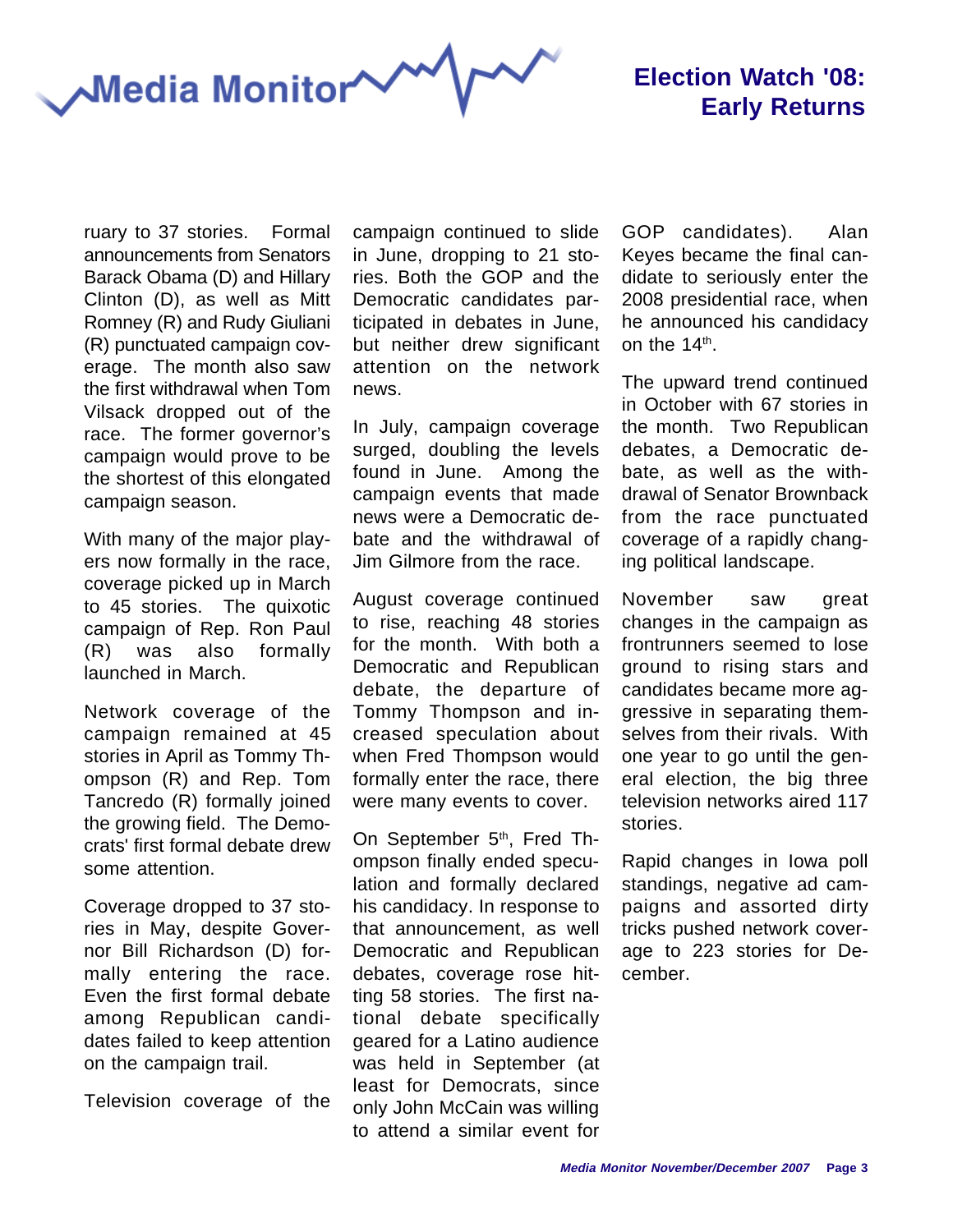

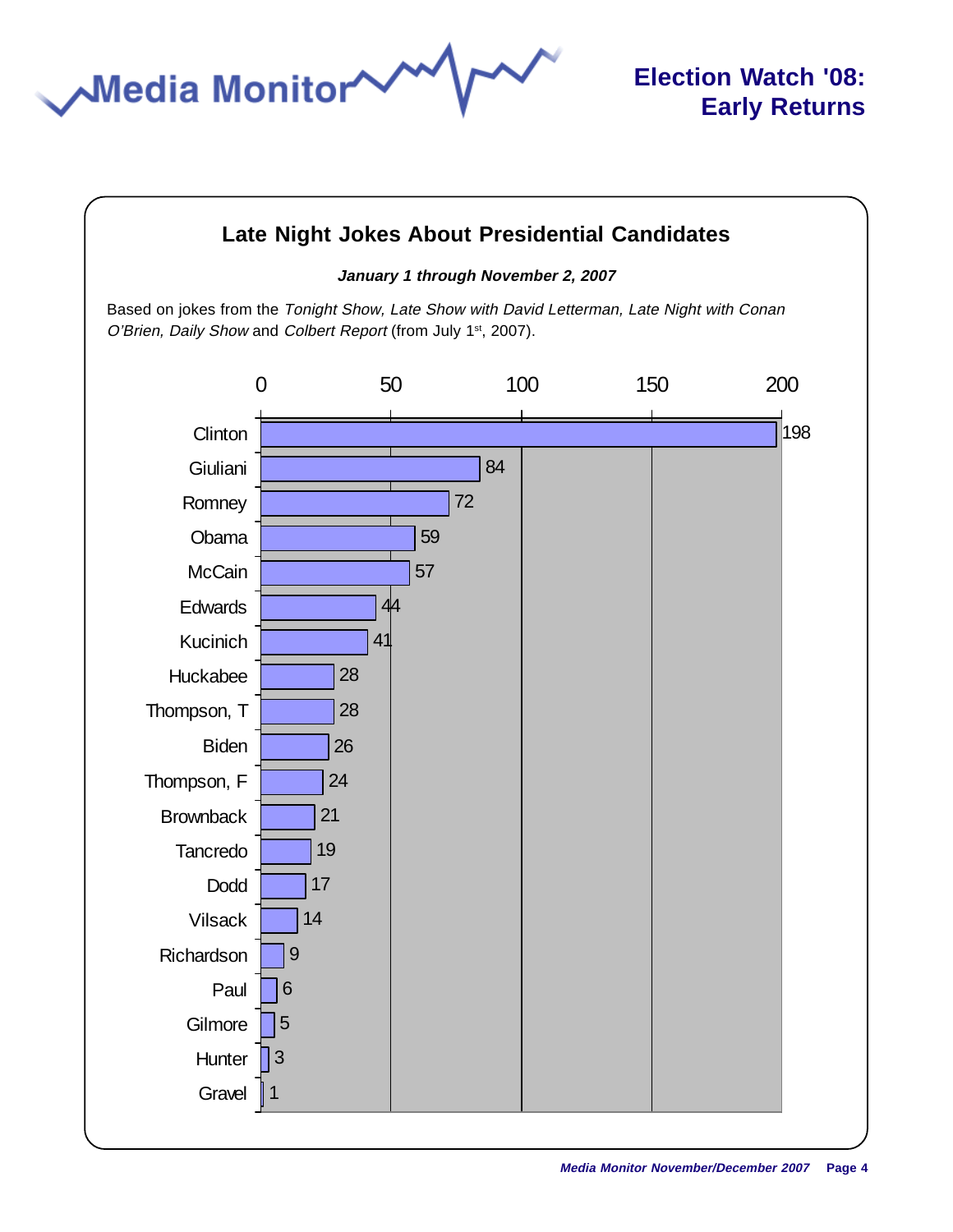

### **Election Watch '08: Early Returns**

## **Campaign by Punchline**

Ever since the 1992 campaign when Bill Clinton played his saxophone on "The Arsenio Hall Show" there has been an ongoing debate about the role and impact of the late night comedy shows. At first, pundits and other observers saw appearances on these late night shows as simply opportunity for a candidate to "humanize" themselves to a mass audience. The punchlines told by the comics were seen as the price of admission to the political game.

Over the past ten years, research has shown that a significant and growing part of the population is getting information about candidates and issues from the late night shows. This is particularly true with younger viewers. Given this new insight, late night shows have become a platform eagerly sought out by candidates.

In 2004, John Edwards made history by being the first candidate to formally announce his candidacy on a late night show. In campaign 2008 that practice expanded, John McCain announced his candidacy on the "Late Show with David Letterman" and later in the year Fred Thompson announced on "The Tonight Show." But candidates seek out the late night shows for more than just announcements.

During Campaign 2000 both George Bush and Al Gore made appearances on late night shows to discuss their plans as president. Mr. Bush's appearance on Letterman netted him 13 minutes of airtime – more than he would get from the evening newscasts on the big three networks that same month. It was the same situation for Mr. Gore, whose Letterman appearance outstripped his network news airtime (see Media Monitor Jan/ Feb 2001).

In the past thirteen months (from October '06 through October '07) the candidates have made 37 appearances on the five major late night shows. "The Daily Show" was the most frequent stop (12 candidate appearances) followed by "The Tonight Show" with 11. "The Colbert Report" hosted seven candidate appearances, while "The Late Show with David Letterman" had six. "Latenight with Conan O'Brien" had one candidate appearance.

From January 1<sup>st</sup> through November 2<sup>nd</sup> 2007 (when the writer's strike ended production), the five late night shows told a total of 756 jokes about the presidential candidates. Of those, 409 targeted democratic candidates, while the GOP candidates were the target of 347 jabs.

Senator Clinton was by far and away the most joked about figure on the campaign trail (198). Rudy Giuliani placed a distant second with 84 jokes. Mitt Romney (72), Barack Obama (59) and John McCain (57) round out the top five targets.

Sample jokes:

Hillary Clinton, so far, has raised \$35 million for her campaign. Here's how they break that down. \$5 million for advertising. \$30 million for pantsuits. (Letterman 10/16)

If Fred Thompson runs against Hillary, it'll be Law & Order vs. Cold Case. (Leno)

In fact Romney criticized Giuliani so much he made him an honorary ex-wife. (Leno 10/11)

As Rudy Giuliani always says. "Beans, beans the musical fruit. The more you eat the more you 9/11." (Colbert 10/11)